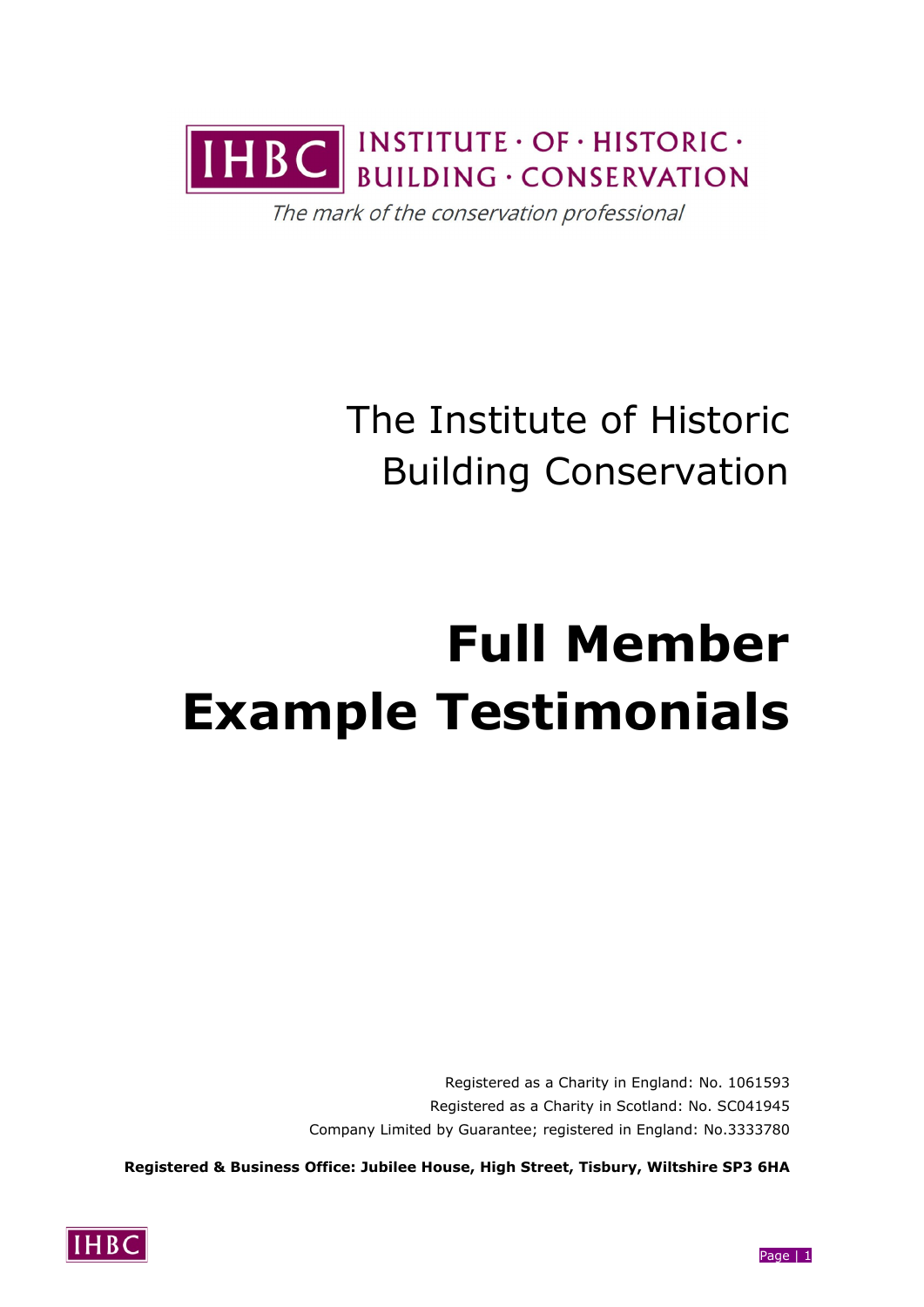## **Example Testimonials**

## **Area of Competence: Professional**

**1 PHILOSOPHY: 'Appreciation of the social, cultural, political, aesthetic, economic and environmental values that underpin current conservation policy and practice, its history and its future.'**

*Optional Guidance – Please follow this structure only if it helps*

- Outline your understanding of the philosophy of conservation and how you gained it
	- Review your knowledge of conservation philosophies to demonstrate that you are fully conversant with currently prevailing national and international principles and standards (ICOMOS, BS etc.) as well as new ideas shaping conservation, for example sustainability, climate change, equality and fiscal policies.
- Give two examples that demonstrate how you can interpret, negotiate within and apply different philosophies of conservation by explaining:
	- What was the situation and who was involved?
	- What philosophies did you deploy and why?
	- What was your personal contribution and how did you make a difference?
	- What was the outcome?

*Enter your evidence for this section below. Begin typing, or copy and paste text from another document.*

#### **Applicant 1 – private sector conservation consultant**

I have a good understanding of the philosophy behind Conservation practice today, having gained much of my knowledge from the Master's course in Historic Conservation, attended training courses run by the IHBC, SPAB and other bodies, and considering, in my day-to-day practice as a heritage professional, which elements of the many philosophical approaches to conservation I feel comfortable with applying to my work.

I gained my initial understanding of conservation philosophy through the Masters course in Historic Conservation. This developed my understanding of the development of conservation philosophy and practice and my knowledge of the philosophical principles affecting interventions in the historic environment. I developed a further understanding and appreciation as to how the role and scope of conservation has developed throughout the 20th Century. The overriding principles are for work to be necessary with only minimal intervention, reversible and honest.

Modern day approaches to building conservation can be traced back to William Morris and the establishment of the Society for the Protection of Ancient

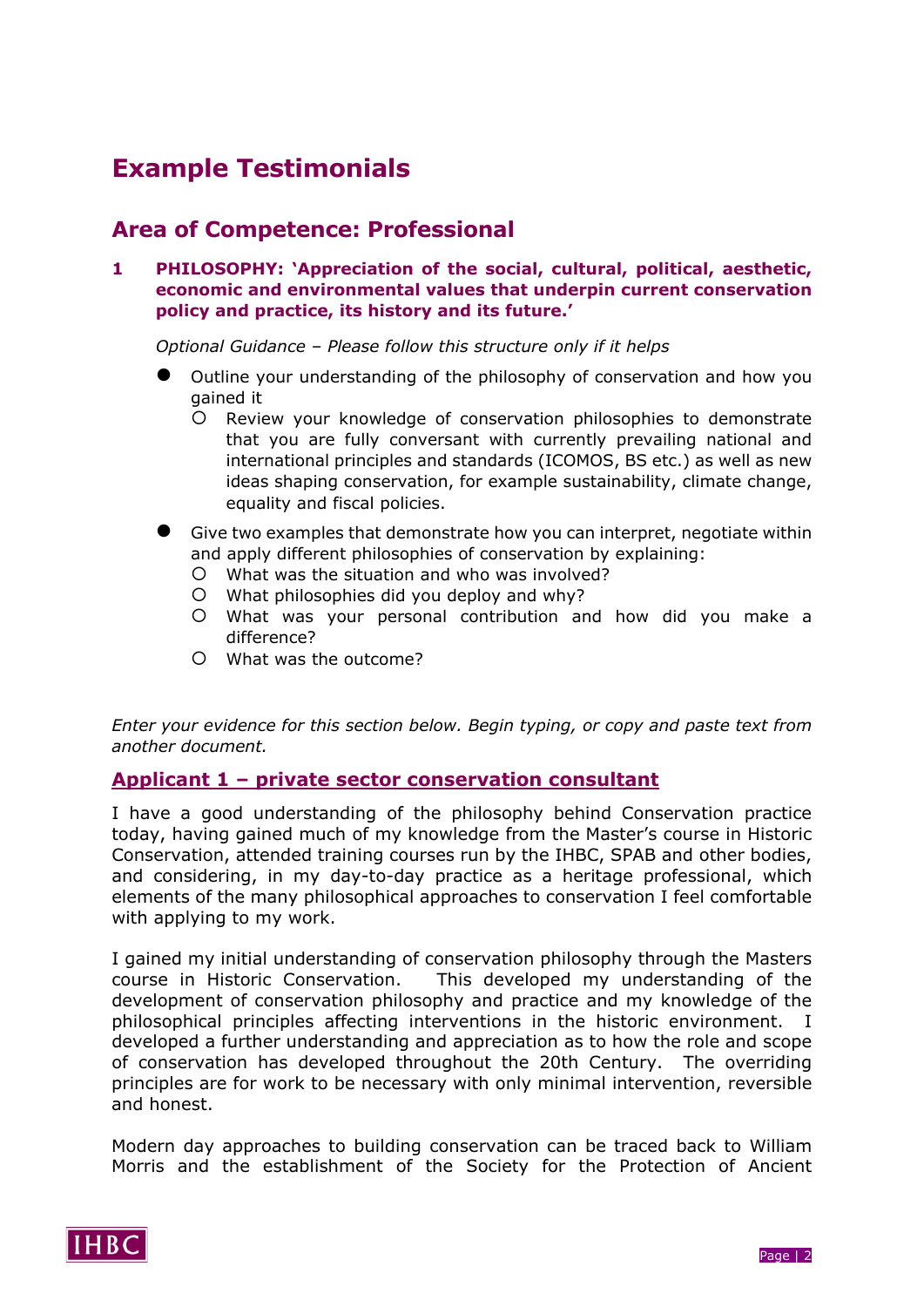Monuments (SPAB) in 1877. The Society's Manifesto represents the awakening and realisation of the importance of historic buildings for future generations. It advocated conservative, honest and reversible repair and care and regular maintenance of historic buildings rather than wholesale preservation.

It is from this first attempt to lay down philosophy that other national and international practice has developed. The International Council on Monuments and Sites (ICOMOS) have set the overall standards for conservation. The ICOMOS Athens and Venice Charters, while reinforcing the earlier principles, expanded the remit of conservation. They included, for the first time, historic areas and the concept of an historic asset having a 'setting'. Organised by the International Museums Office the Athens conference of 1931 established the basic principles for an international code of practice for conservation. It was the precursor to the Venice Charter (1964) that updates the original manifesto set out by Morris. The Burra Charter (1979), set out a number of conservation principles and paved the way for a modern philosophical basis for the practice of conservation. This Charter takes a much broader approach to previous philosophies and safeguards the cultural significance of a place; the sum of its heritage values and which may be historical, architectural, artistic, social, technological and spiritual.

This approach was reinforced more recently in English Heritage's 'Conservation Principles Policies and Guidance' document (April 2008) which sets out the main ideas and principles which were followed through in the 2010 Planning Policy Statement 5, (and now the National Planning Policy Framework. Assessment of development proposals must be made based in the full knowledge of the significance of a heritage asset and decisions are based on how the proposed changes will impact on that significance, and how the asset can be managed to sustain and enhance its value.

My application of conservation philosophy in my working life is tailored to each individual building and place. In some cases the approach of a noticeable or modern repair would be more appropriate than a like for like repair. Differing approaches may depend on the building its age, historical development, use, condition, and future use.

While my degree has provided me with a broad understanding of the philosophy underpinning modern day conservation practice my work has enabled me to understand and experience different views on the ways in which the historic environment can be conserved. Practical application comes through an understanding of relevant policy and guidance which is continually being updated but the underlying philosophy is still one of conservation along with managed, considered, and sustainable change.

As part of my role in advising on repair to listed buildings, I regularly use the principles underpinning good conservation practice. A recent example involved works to repair the timber framed gable end of an 18th century building. Previous unsympathetic repairs to the brick infill panel had been made in mastic and cement mortar and as a result a large extent of the timber frame had suffered from decay. I undertook a detailed assessment of the condition of the fabric. The contractor wished to remove and replace the whole timber frame but I advised that they should retain as much historic fabric as possible and if any timber members were beyond repair, they should be replaced like for like to ensure the integrity of the

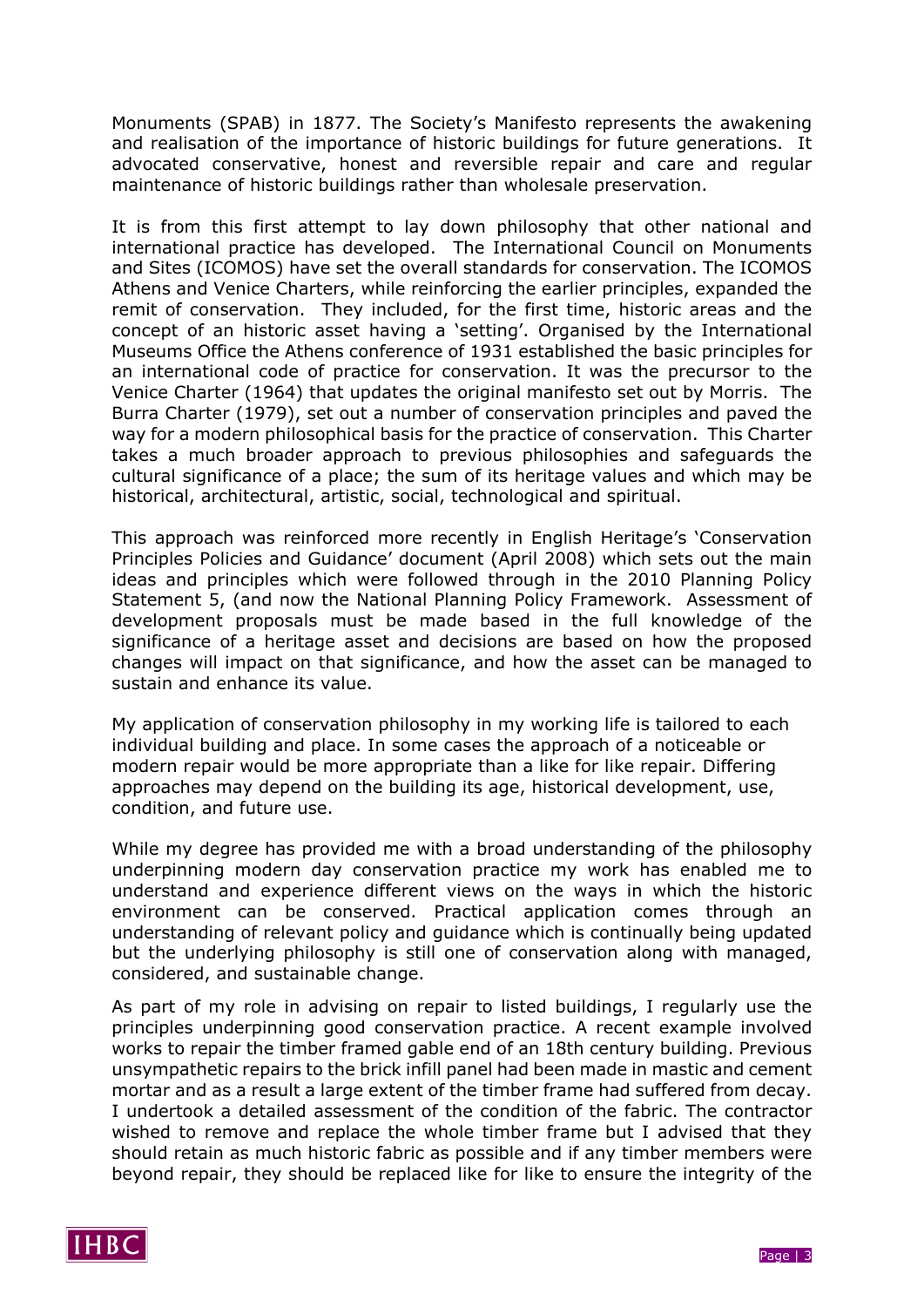listed building is maintained, an important SPAB principle in historic buildings repair. Upon inspection of the frame, it was clear that a number of the timber members were beyond repair and would require replacement but a good many timbers and infill panels could be retained. Following detailed discussions, the contractor and I agreed a programme of works setting out which timbers could be replaced (like for like) and those which would need to be retained. This included appropriately splicing in new timber into the existing timber plate of the gable where only part was significantly decayed. All new timbers were carefully hand sawn on site to exactly fit the existing frame. There were two different types of joints in the frame illustrating a later extension of the gable. I worked with the contractor to ensure that the two different mortice and tenon joints were replicated in the works to ensure the legibility of this later work was maintained. All cement mortar pointing and mastic was also carefully raked out of the brick infill panels and replaced with a more appropriate lime based mortar thus allowing this part of the building to breathe. The repairs were very successful in saving the gable end from potential collapse but maintaining the buildings integrity through the use of honest yet appropriate replacements.

I regularly advise on extensions to historic buildings and it can often be that a modern addition, rather than a replication of the historic form, would enable a better understanding of the buildings development. But sometimes a combination of traditional and contemporary may appropriate. I recently supported proposed alterations to a listed terrace house and provided the Heritage Statement for the Listed Building Consent application. The plans drawn up before my involvement involved a high level of alteration and the loss of much historic fabric. I advised the client that the alterations were not appropriate for this building, which still had a significant amount of original fabric, and substantial changes were made to the proposal prior to the application being made. I met the conservation officer to discuss the form of a rear extension and balcony, new balustrading and the extent of internal alterations. We were in agreement about the extent and nature of alterations to the building but did debate the design of modern interventions. Along with a modern glazed extension to the rear I advocated a contemporary balcony with glass panels taking the philosophical approach that it was outside the original building envelope, was clearly part of the new works to the rear and was an honest alteration to the building. In contrast I recommended that the new balustrade to the front garden should be traditional in form to fit in with the wider street scene. The conservation officer would have preferred a traditional balustrade for the balcony, but recognised my justification for a contrasting addition and accepted my philosophical argument and consent was granted.

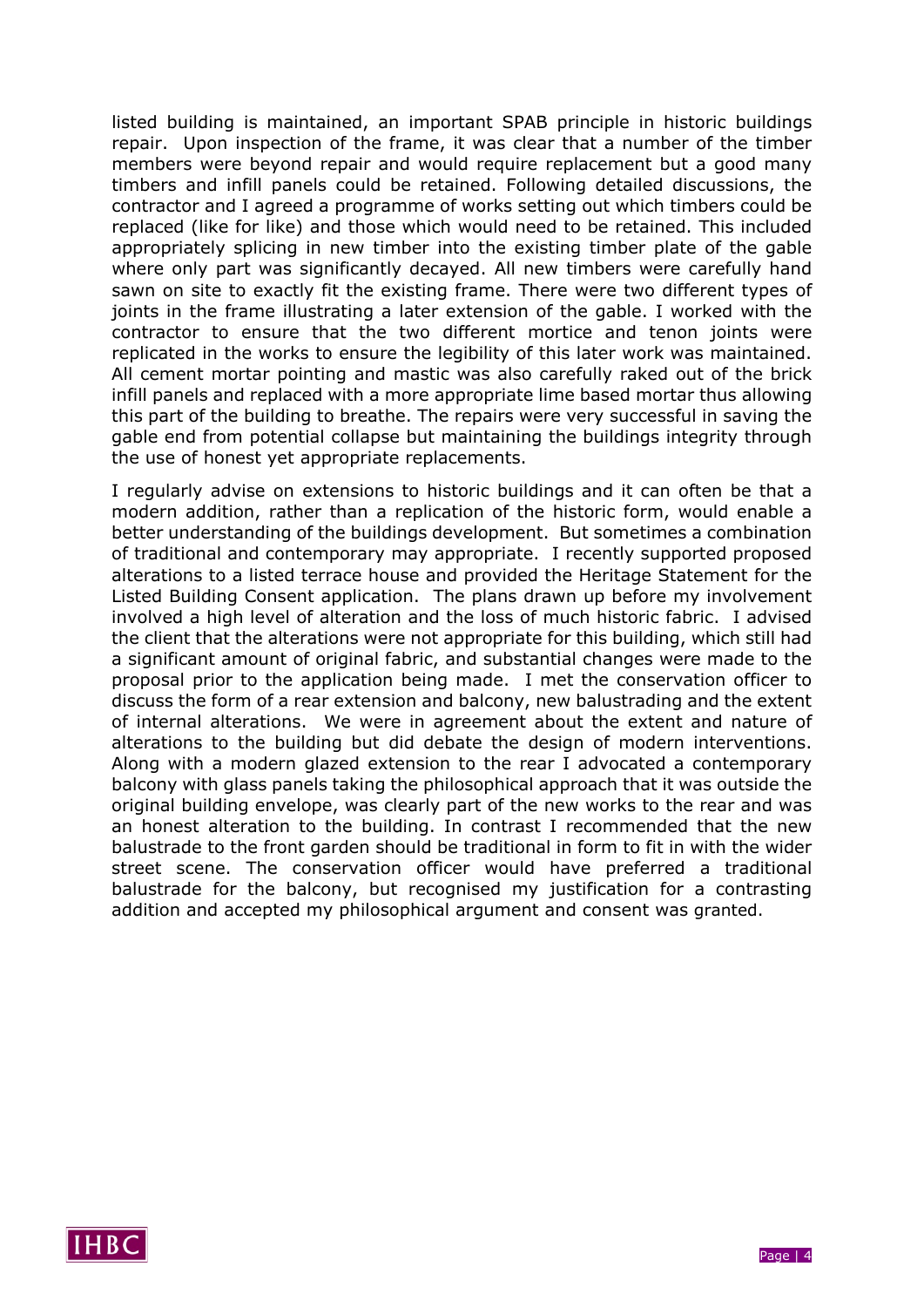#### **2. PRACTICE: 'Understanding of the wider context of conservation and its professional practice, including knowledge of and ability to interact effectively with all bodies and individuals who have a significant role to play in the field.'**

*Optional Guidance – Please follow this structure only if it helps*

- Outline your knowledge of the practice of conservation in its wider contexts, such as business and project management, planning, regeneration, development, corporate & change management etc*.*, and how you gained it.
- Give two examples that demonstrate your knowledge of the roles, responsibilities and potential of bodies relevant to historic environment management, referring for example to:
	- Who was involved, and why, including relevant heritage roles and responsibilities
	- Your precise role in implementing, managing and/or supporting conservation practice including also, for example, relevant wider standards for practitioners such as Health and Safety and Risk Management
	- Your role in partnering, interaction & negotiation referring to, for example:
		- community and amenity groups
		- $\blacksquare$  elected representatives,
		- owners, clients, applicants & officials
		- seeking and advising on specialist and other professional advice
	- What your personal contribution was in each case, and what were the conservation outcomes?

*Enter your evidence for this section below. Begin typing, or copy and paste text from another document.*

#### **Applicant 2- local authority conservation officer**

Conservation in its wider context is a complex interaction between owners and developers , community groups, amenity societies, various conservation specialists, funders and statutory bodies, working within general constraints such as heritage legislation, other relevant legislation (such as health & safety), and financial constraints. In providing an advisory role to professionals and members of the public I have found I need a rounded knowledge of the variety of bodies and individuals involved in the field of conservation, how they can be contacted, and when their involvement or advice would be necessary. As the sole Conservation Officer for the Council I have become familiar with the roles and responsibilities of all bodies in public, voluntary and private practice with a significant role in the conservation of historic buildings and areas.

I gained a good basis for understanding the wider context of conservation and its professional practice from my MSc course in the conservation of historic buildings. Expert lecturers gave first-hand accounts of the role of different specialists such as architects, conservation officers, archaeologists, ICOMOS officers, historians, structural engineers, stone conservators and others. My subsequent experience

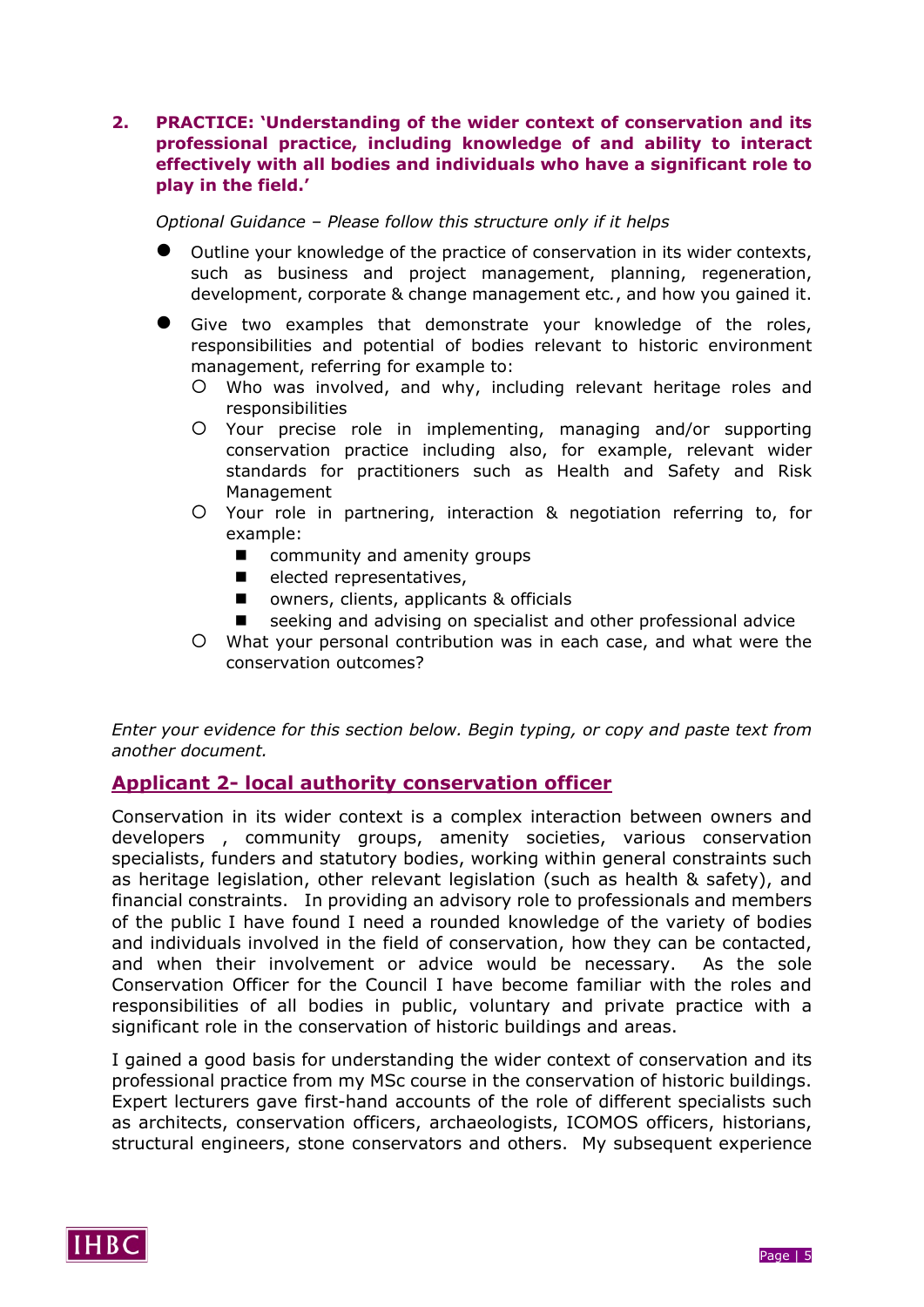has further developed my understanding of the conservation world and allowed me to see the perspectives of both private and public sector professionals.

In many conservation projects a team of professionals needs to work together to achieve a successful outcome. I have worked with architects, surveyors (building surveyors, valuers, quantity surveyors etc), structural engineers, planners, archaeologists, historians, and scientists. Craftsmen and builders are also an essential element of the team, providing knowledge and expertise.

I attend Planning Committee meetings where I present reports to our Development Control Committee which is made up of District Councillors. I make recommendations on planning applications which are presented at Committee and am available to take questions from Councillors.

I come into contact with Parish Councils especially during my work on Conservation Area Appraisals when I attend Parish Council meetings to describe the appraisal and the process and later hold a Public Meeting for the wider community to get involved in the consultation.

I am often asked to discuss, comment upon and make recommendations upon works deemed necessary under the Fire and Building Regulations. This includes meeting with landlords, Building Control and Fire Officers to advise on suitable ways of accommodating fire protection measures, whilst still allowing reversible change.

I work closely with a variety of specialists at national and local level. These include English Heritage on works to grade I and II\* listed buildings, scheduled monuments, buildings at risk or major schemes affecting conservation areas. I am often in contact with national amenity groups and societies for their specialist advice and also maintain regular contact with local societies, history groups and voluntary organizations. Where the repair or adaptation of a historic building requires structural intervention I have sought the advice of structural engineers who, when working with historic buildings, may need to adopt more inventive or sensitive structural treatments than is standard practice.

The ability to explain clearly to the public is critical to my work. I frequently discuss conservation philosophy to explain reasons for conservation of buildings and landscapes, the use of traditional methods and materials and the benefits both to the building and the environment. I often have to explain to applicants why their proposed works are not acceptable. For example Local Policy and the adopted conservation area management plans do not support the installation of non-traditional window types and materials, which can damage the character and appearance of the Conservation Area. Individuals often do not believe that the replacement of one or two windows will have a noticeable adverse impact one can explain the incremental and cumulative impact this will have and why the specific policies have been adopted. Tact, empathy and an understanding of conservation philosophy and planning legislation are al fundamental to being able to resolve such an issue and help applicants understand the reasoning.

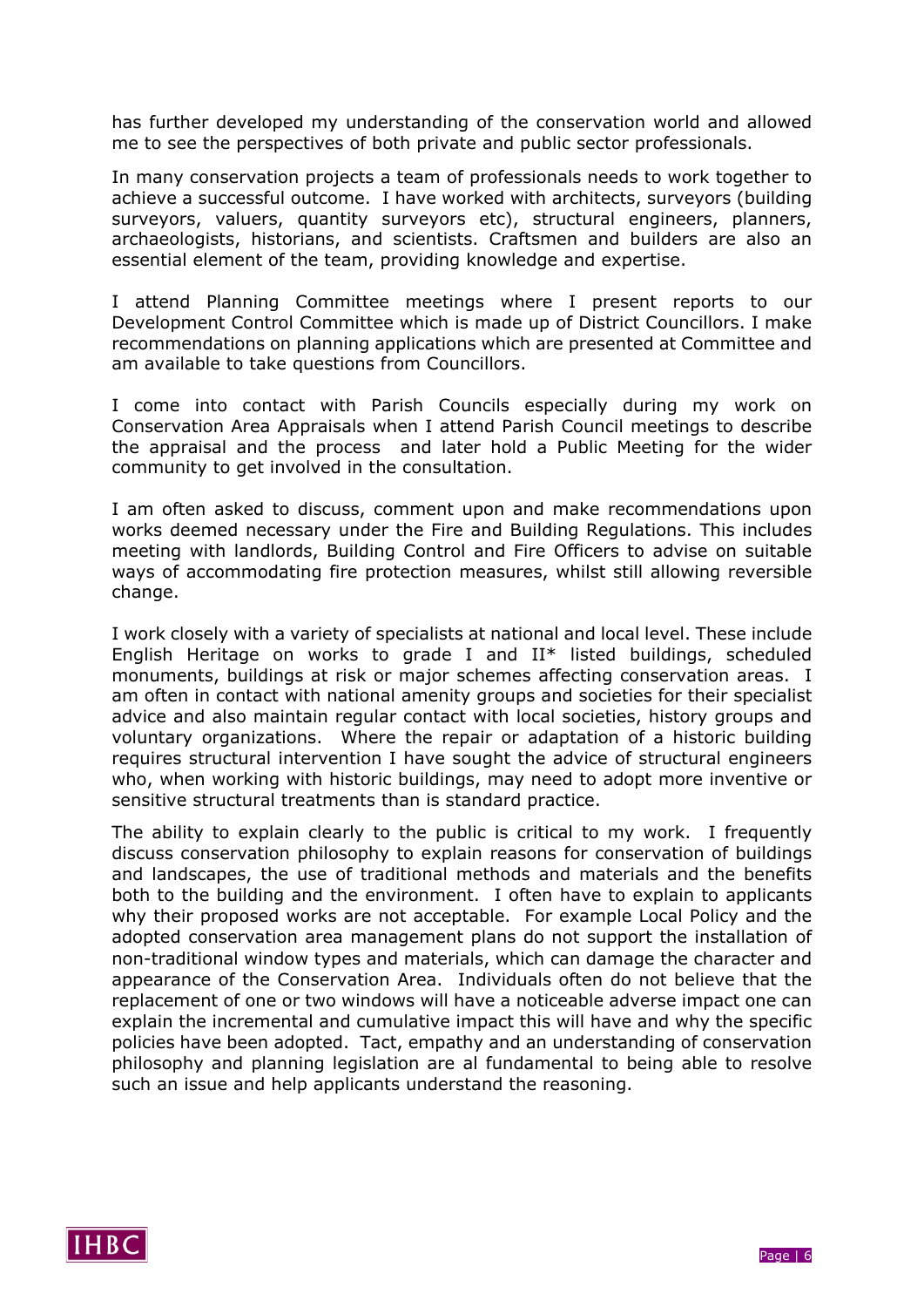## **Area of Competence: Practical – Evaluation**

**3. HISTORY: 'Knowledge of the history and development of a broad spectrum of the built and historic environment, including the heritage and development of previous cultures and periods as expressed across historic buildings and their details; settlements; urban areas; works of engineering; parks, gardens and other elements of the historic landscape, alongside more detailed knowledge of any specialist areas of interest.'**

*Optional Guidance – Please follow this structure only if it helps*

- Outline how you gained your knowledge and understanding of history, referring both to your education in, and your experience of evaluating the character or significance of, or special interest in, historic sites, structures, buildings and areas.
- Use two examples that demonstrate your knowledge of history, historical processes, periods, or areas, specifying:
	- Why and how you interpreted historical fabric, values and significance, including through visual and archival investigation, and your conclusions
	- How you applied your knowledge to inform conservation advice, for example through contributing to understanding cultural values, designation or other heritage management processes
	- If relevant, how your assessment shaped development proposals.

*Enter your evidence for this section below. Begin typing, or copy and paste text from another document.*

## **Applicant 3 – consultant historian**

I acquired the basis of my knowledge of architectural history during my undergraduate studies in the history of art and architecture. While this largely focused on the tenets of art history (i.e. Romanesque and Gothic architecture, Italian Renaissance, Mannerism and Baroque architecture, and eighteenth- and nineteenth-century neo-classicism), teaching also included exercises in the description of buildings and in researching building history. My knowledge was further developed during my postgraduate studies particularly in applying historical research to building conservation. Lectures covered a wide range of topics, including the history and development of iron and steel structures, the history and theory of classical architecture, Georgian and Victorian architecture, Regency interiors and gardens and landscapes. Coursework further developed my knowledge of particular building types and periods.

Since then, I have been able to build further on my knowledge of building types, architectural styles and periods, and urban development, through research and training during my professional roles. My education and experience has been supplemented by CPD, personal study, publications and training, such as attending events by the Society of Architectural Historians of GB and national and local amenity societies.

As a freelance researcher I have researched the history and development of numerous buildings and sites, including churches and churchyards, town houses,

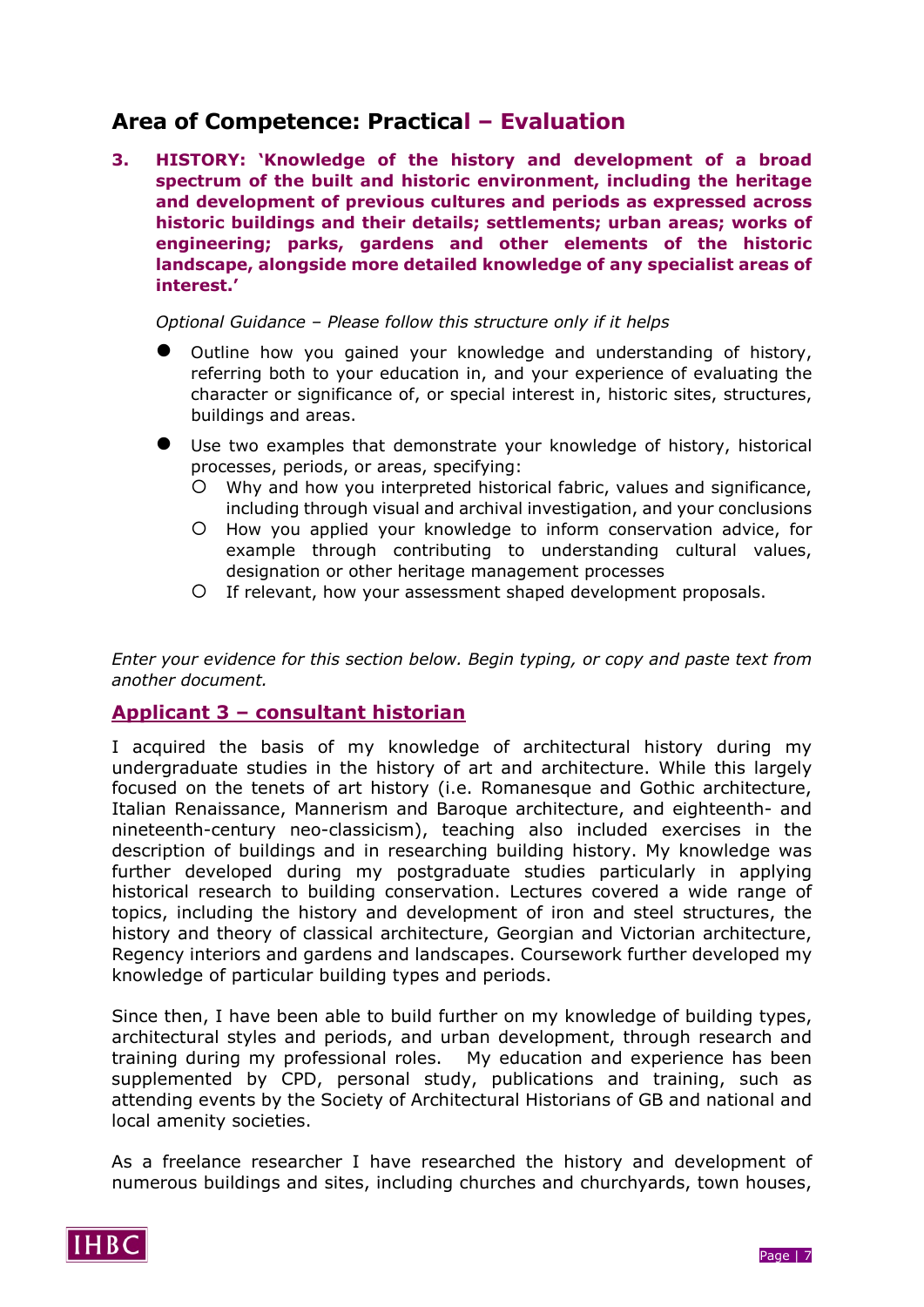public houses, schools and university buildings, museums, industrial sites, hospitals, commercial buildings, stables, civic buildings, and gardens and landscapes, ranging in date from the Middle Ages to the present day. I developed particular expertise in the history of church buildings and churchyards, and interwar buildings, particularly inter-war civic buildings. My research generally draws on published and archival sources as well as an investigation and analysis of the building fabric.

I regularly undertake documentary and cartographical research in relation to many aspects of my work including the use of archival sources that range in scale from local studies libraries, the Historic Environment Record, County Records Offices, London Metropolitan Library, local authority planning records, the RIBA library and drawing collections, and online sources. Such work is generally supplemented by visual inspections of individual buildings to assess their age, historical evolution and significance in relation to other known examples together with wider townscape analysis necessary to identify character areas and potential new areas for Conservation Area designation.

#### **Town centre historic area assessment**

A detailed historic area assessment of the town centre was carried out, using the EH guidance *Understanding Place. Historic Area Assessments: principles and practice* (2010, at the time available in draft form) to assess the potential for designation as a conservation area. An historic area assessment entails researching and analysing the history and development of a specific area, describing constituent character areas and providing a detailed understanding of the whole area, individual buildings and features and their significance.

As there is only a limited amount of time for research, much of the approximate dating of building relies on external visual inspection, which requires a good understanding of building types, plan forms, styles and other datable features. A particular difficulty was the fact that shop front extensions have altered, and frequently obscured, part of the elevations. Based on the bricks, details and the plan-form I dated this semi-detached building to the 1820s, which was confirmed by research in fire insurance records. My knowledge of similar early nineteenthcentury semi-detached houses with a shared pediment helped to put the house into context.

My research on the surviving eighteenth- and early nineteenth-century suburban established that this group of buildings was one of three aspects, which made the area distinctive. My fieldwork and research also fed into the identification of the whole area's vulnerabilities and conservation opportunities, as well as into the gazetteer of individual buildings in the study area.

Taking part in the assessment, I gained first-hand experience of fieldwork, documentary research, and the analysis and assessment of significance and distinctiveness for a whole area. I was able to apply and increase my knowledge of urban and suburban buildings of the eighteenth to twentieth centuries.

The research gave sufficient evidence to convince the local Council that the area should be designated as a conservation area.

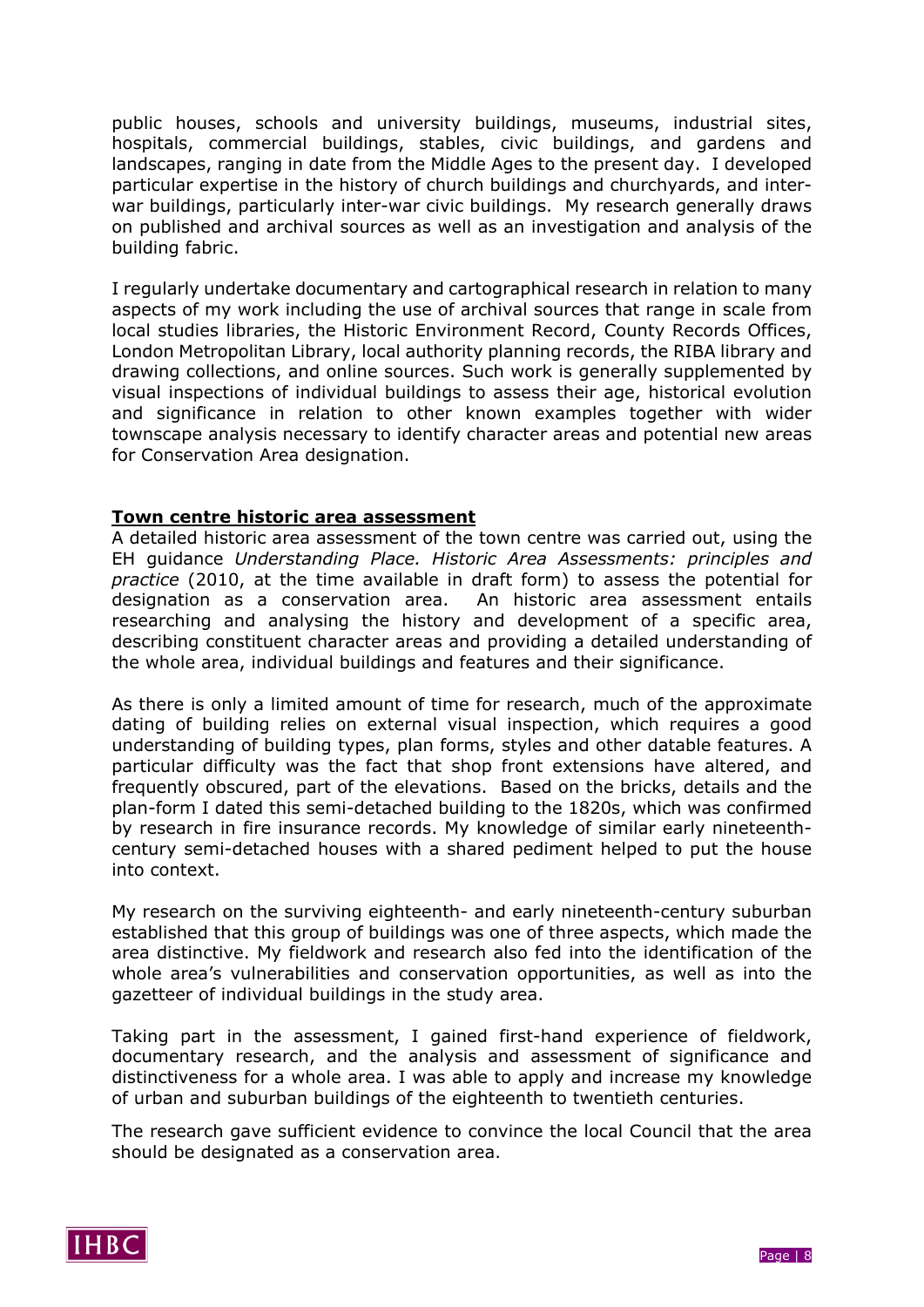#### **4. RESEARCH, RECORDING & ANALYSIS: 'Ability to carry out or commission research, analysis, survey and recording of the historic environment, and to maintain records accordingly.'**

#### *Optional Guidance – Please follow this structure only if it helps*

- Outline your involvement with research and/or related interpretation, recording, documenting, survey and analytical processes relevant to conservation, and how you gained that knowledge.
- Specify two distinct examples (e.g. a rapid and emergency recording, and a programme of detailed recording of structures) that demonstrate your experience of conservation research, recording and analysis, referring to:
	- O How each example demonstrates your knowledge of the processes, for example through advising on appropriate techniques and levels of recording and/or identifying the most appropriate bodies or individuals to undertake such work and/or manage its outcomes
	- Where and why you have applied relevant techniques yourself, including written analysis, photographic and graphic representation (conventional and/or digital drawing techniques)
	- $O$  How you have applied the knowledge to underpin conservation processes, for example through information or data management and archiving, or secure conservation outcomes, for example in shaping development projects, specifying what you did and how it helped serve conservation.

*Enter your evidence for this section below. Begin typing, or copy and paste text from another document.*

#### **Applicant 4 – local authority conservation officer**

As a conservation officer it is necessary to have a good understanding of the range of techniques and levels of research and recording required for historic buildings and sites and to be able to identify and advise on the professionals able to undertake this work. A judgment needs to be made on the level of research required proportionate to the work involved. It is necessary to understand the statutory requirement for research and recording and the method of requiring this, via condition. A building recording in its fullest sense may contain measurement information, details of fabric types, methods of construction, alterations, dates and period of build etc. The basis for this will be a measured survey, and on top of this the information for the wider record can be placed. This is usually gained from visual assessment, archaeological investigation and documentary assessment.

As part of my diploma I completed a module and wrote an assignment on methods of building recording. This included understanding the requirement for Level 1-4 surveys as laid out by English Heritage, conducting visual and measured drawing surveys of a building. I was also introduced to thermo-imaging, photogrammatry and rectified photography techniques and learnt of their advantages and disadvantages.

In my work I generally require recording and measured surveys for the application



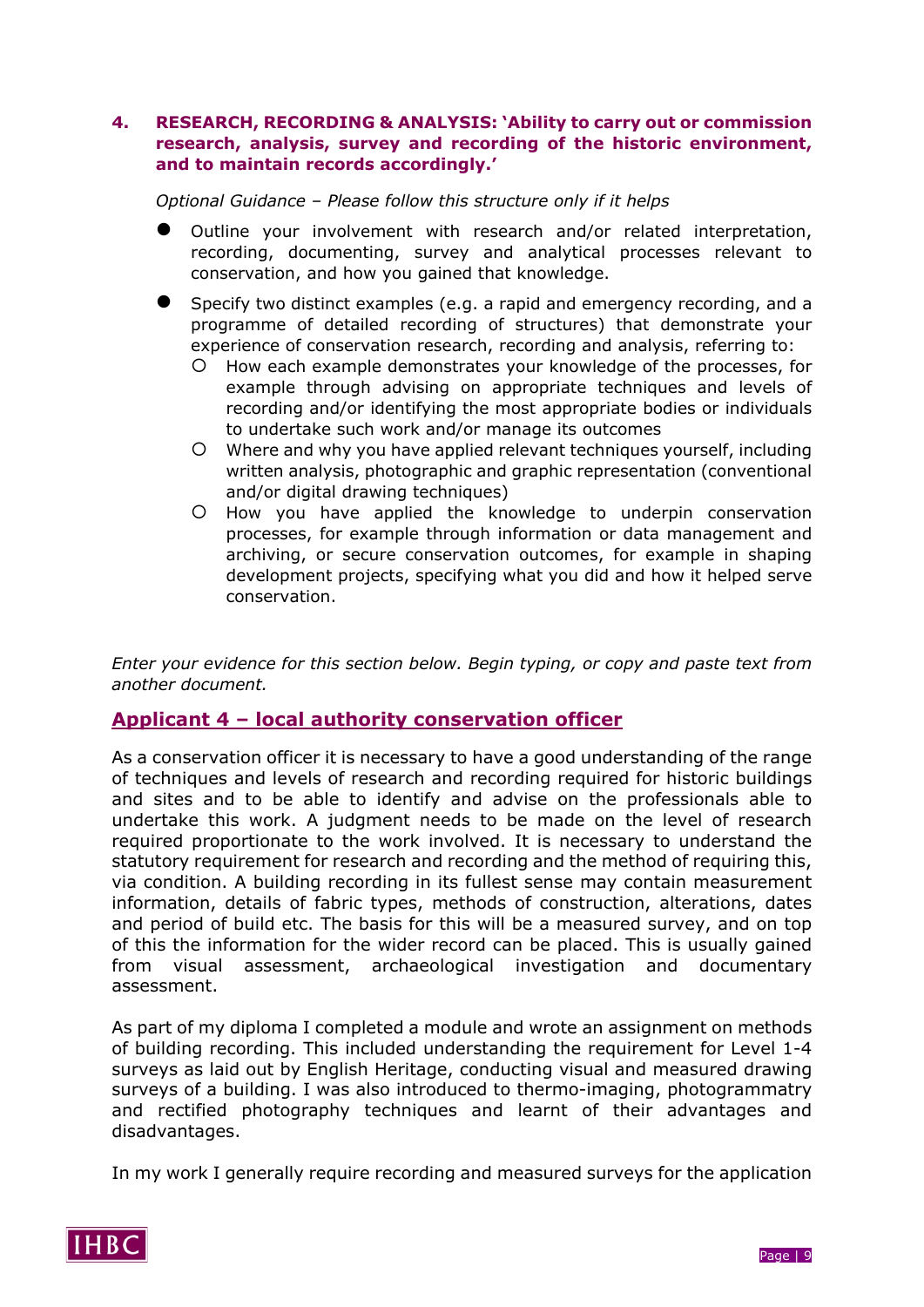processs. I provide applicants with guidance in relation to the requirement to carry out recording, and the level of recording. This may be required in advance of an application, in order to inform a better understanding, or as a condition of consent, requiring recording to take place prior to changes.

In carrying out conservation area appraisal work I have undertaken archival research in addition to detailed visual assessments.

#### Example 1

My current role in advising development control as a Conservation Officer has also enabled me to specify recording works as part of a listed building consent. A particular example is the development of a group of late 18th century/early 19th century industrial mills, made up of a number of listed buildings. A recent scheme for housing development, as part of a wider supermarket scheme, proposes the demolition of a number of curtilage listed buildings and the conversion of some of the principal listed buildings. Through negotiations it has been agreed that a level 2 recording, based on the English Heritage guidance 'Understanding Historic Buildings', will be completed prior to the commencement of any works on site. This level of recording was deemed appropriate due to the structural stability of some of the historic buildings and the fact that the buildings of highest significance are being retained. On-site analysis of the buildings and review of structural reports and heritage statements allowed us to come to this conclusion and proceed with agreeing a detailed recording brief. This recording and report production will allow an archival level report of the historic and architectural development of the site, as well as helping securing the future of the principal listed buildings.

#### Example 2

I also regularly undertake emergency photographic recording of structures and advise applicants and developers on appropriate methods of recording using the guidance and levels contained with the 2006 English Heritage document *'Understanding Historic Buildings: a guide to good recording practice'.* One particular case involved an unlisted, but locally important thatched cottage. Consent was granted in 2010 for the demolition of the building, with the exception of the central chimney stack which was to be incorporated into a replacement dwelling. It was considered by the previous officer that this feature was the only significant feature of the building and therefore should be retained. There was however no condition attached to this consent for the recording of the rest of the building.

A subsequent application was submitted to remove the requirement to retain the stack as the applicants considered the feature was in a very poor state of disrepair and would collapse if retained. I was asked by the Planning Officer to inspect the site and the feature in question to ascertain its condition and significance. Upon undertaking a full inspection of the building and analysis of local records, I concluded that the building was of greater significance than originally thought and a number of original features were still present, notably an interesting roof structure which had only recently been revealed with the removal of modern plasterboard. It was also concluded that the chimney stack was in a poor condition and would be very difficult to retain in isolation as part of the proposals. I discussed the option of recording the whole building to a level 2, with level 3 recording of the more significant features such as the chimney stack and roof structure, as a way of mitigating the harm caused by the proposed demolition of

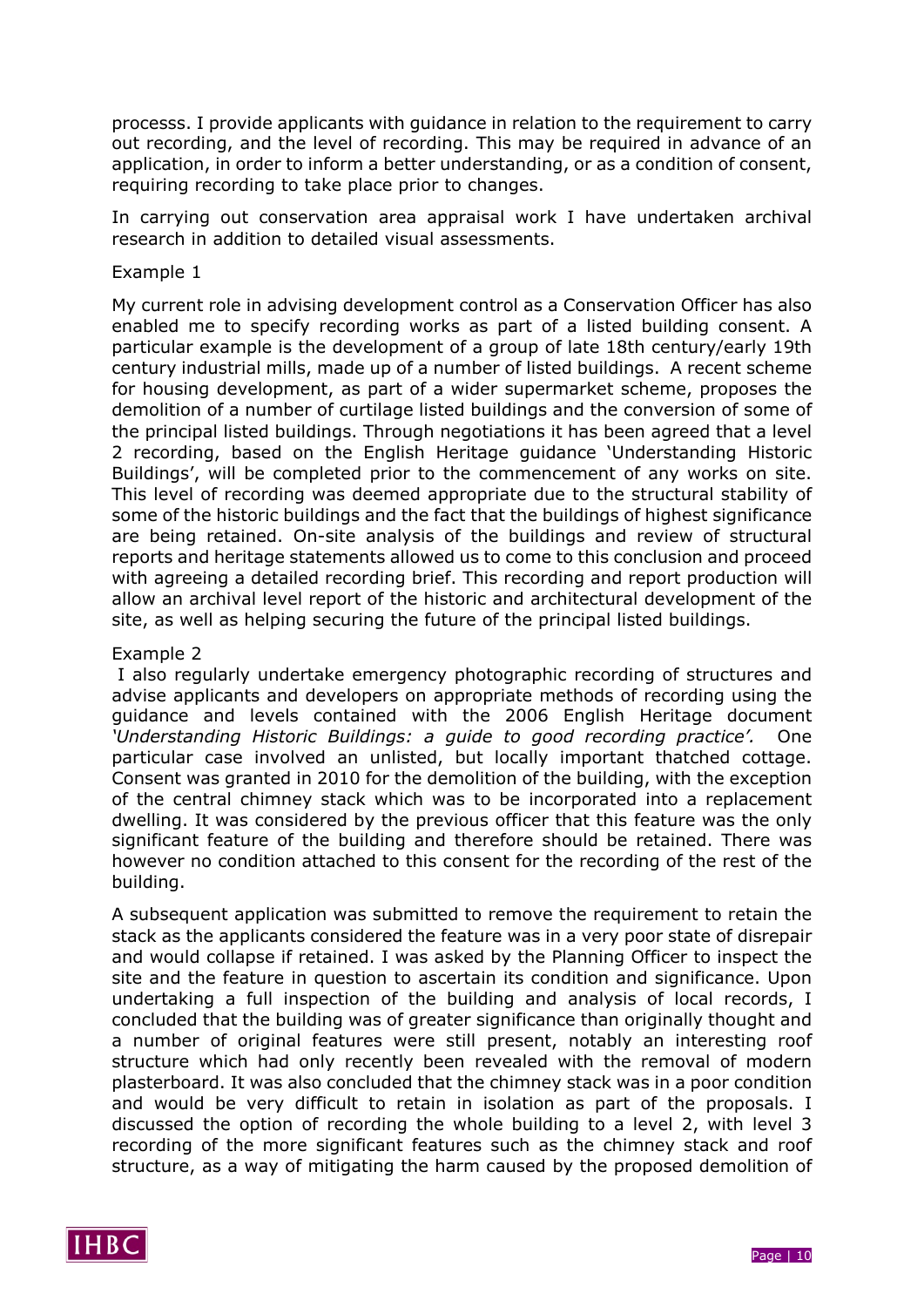the building. This document would then be made available to the council's Historic Environment Record thus making it publicly accessible. I suggested some local contractors who have undertaken similar recording work in the area. The applicant agreed to provide this document as part of a subsequent application for the site. A new application is now being submitted for the demolition of the building and redevelopment of the site which includes this recording document.

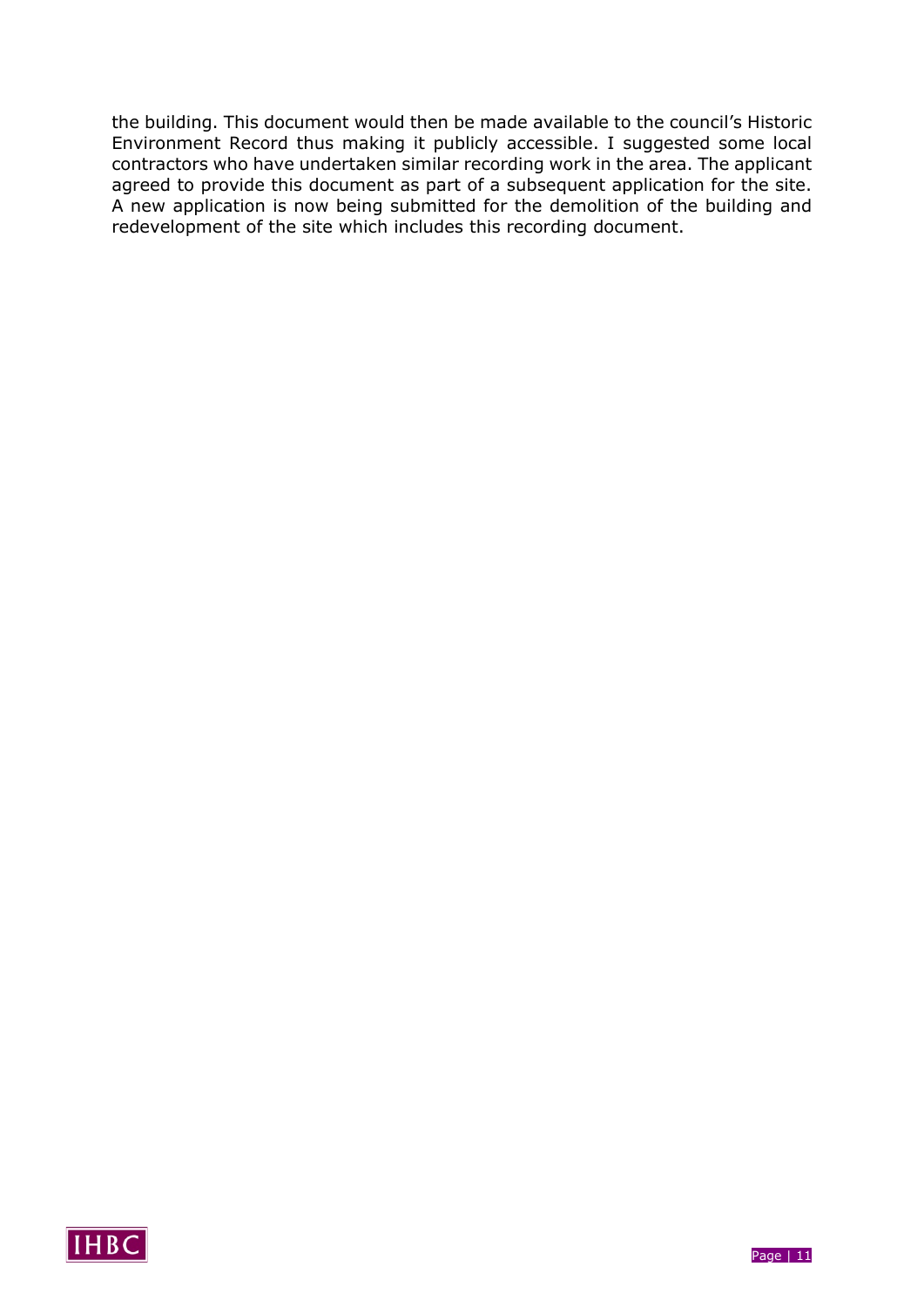## **Area of Competence: Practical – Management**

**5. LEGISLATION & POLICY: 'Knowledge of the legislative and policy framework for the conservation of the built and historic environment, its formulation and application in planning both locally and nationally, and an awareness of other relevant legislation and policies alongside an understanding of the relationship between these and planning legislation and policy relating to conservation.'**

*Optional Guidance – Please follow this structure only if it helps*

- Outline how you gained your knowledge and understanding of conservation legislation and policy and its operation within the planning process.
- Using two distinct examples, demonstrate your knowledge of conservation legislation and policy, specifying for each:
	- The example, including why and how were you involved, briefly covering issues such as, for example:
		- Your role in advising or negotiating on conservation consent issues, or other relevant statutory consents and permissions, in the context of current legislation and central government advice, and/or
		- Your application of guidance on current legislation, or of other legislation in so far as it affects the built and historic environment, including building regulations, planning and highways legislation, and/or
		- Your experience of drawing up, implementing and/or monitoring conservation policies and strategies, and/or
		- Your experience in acting as an expert witness
	- O How your involvement demonstrates your knowledge of legislative/policy processes in respect of the issues
	- What you learned, and what conservation outcomes you helped achieve.

*Enter your evidence for this section below. Begin typing, or copy and paste text from another document.*

## **Applicant 5; Planning & Conservation consultant**

My work as a conservation and planning consultant requires me to work within the legislative and policy framework and to use my knowledge of legislation and guidance. I gained most of my knowledge and understanding from on the job practice/training, targeted CPD, structured training, further education and through a variety of roles in heritage conservation and town planning. I have been directly involved with the use of legislation and policy in relation to conservation and listed buildings or to general town planning and development management and have appeared at Appeal Hearings.

I provide consultancy services to clients on planning and management of the historic environment. I ensure that clients act within the legislation, for example by advising them what consents are required. I work with clients when consent

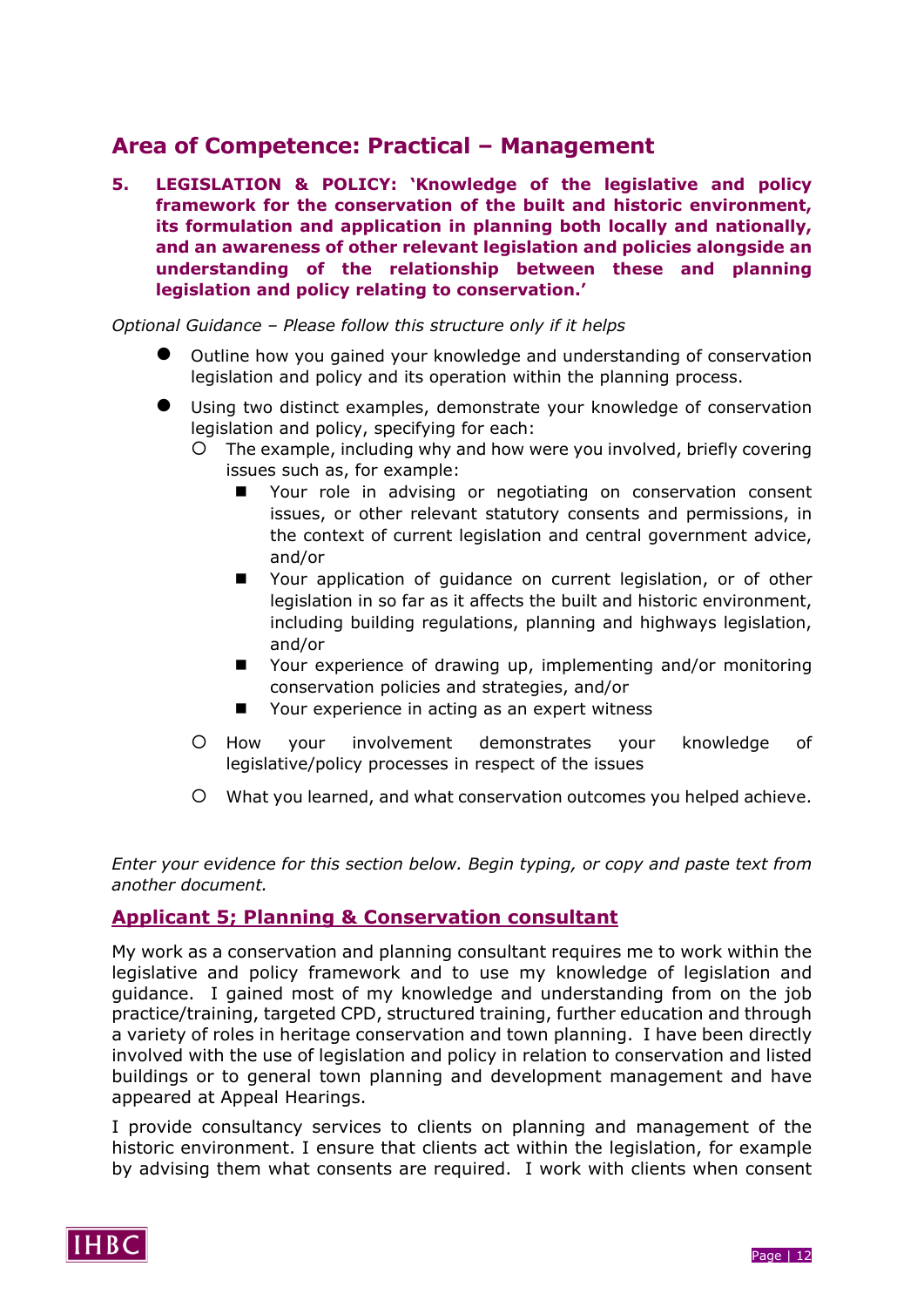is required to develop a scheme, working through the consent process and where necessary appealing against planning and listed building consent decisions, and defending reasons for refusal.

I am fully familiar with the development of the protection of historic buildings and areas. Article 42 of the Planning (Northern Ireland) Order 1972 required the Department of Environment to draw up a list of buildings of special and architectural interest, and this was achieved through the 'First Survey'. The Planning Order (NI) 1972 was consolidated by the Planning Order (NI) 1991; articles 80 and 109 of which, gives the department powers of enforcement to further protect listed buildings through urgent works notices and compulsory purchase.

The legislation against how an application is determined is set out in Planning Policy Statement 6 (PPS6); Planning, Archaeology and the Built Heritage. A good understanding of the many components of this document, allowed me to, develop LBC applications and guide clients.

The first major act passed by parliament in protecting historic environment followed the gaining momentum and pressure from the heritage movement which eventually lead to the Ancient Monuments Act 1882. This act recognised a requirement for the governmental administration of building protection, although at that stage, buildings in private ownership had not yet been included. This would change with the passing of the Ancient Monuments Act of 1913 which introduced a system whereby the Office of Works could issue a compulsory 'Preservation Order' when a monument or building of sufficient 'historic, architectural, traditional, artistic, or archaeological interest' was at risk of demolition. This act defined the significance of protection to our built heritage and the changing opinions towards it, but it was not until 1972 that the first legislation to protect buildings of historic or architectural interest in Northern Ireland was implemented by way of the Planning (Northern Ireland) Order 1972. This was the first time power was given to local authorities to oversee, amongst other items, the protection of buildings of architectural or historic interest.

Decisions on planning permission are made in the context of the current planning policy documents including the Regional Development Strategy, Planning Policy Statements, The Planning Strategy for Rural Northern Ireland and Development Plans.

**6. FINANCE & ECONOMICS: 'Understanding of processes for procuring building or other historic environment works and facilitating appropriate management, development and regeneration projects, including finance, valuation, cost planning and contracts, with specific reference to historic buildings, landscapes, sites and areas.'**

*Optional Guidance – Please follow this structure only if it helps*

- Outline how you gained your knowledge and understanding of finance and economics as they relate to conservation processes.
- Use two examples to demonstrate your involvement with financial operations and economic matters relevant to conservation, specifying for each:
	- The example, and why and how were you involved, briefly covering issues such as, for example:



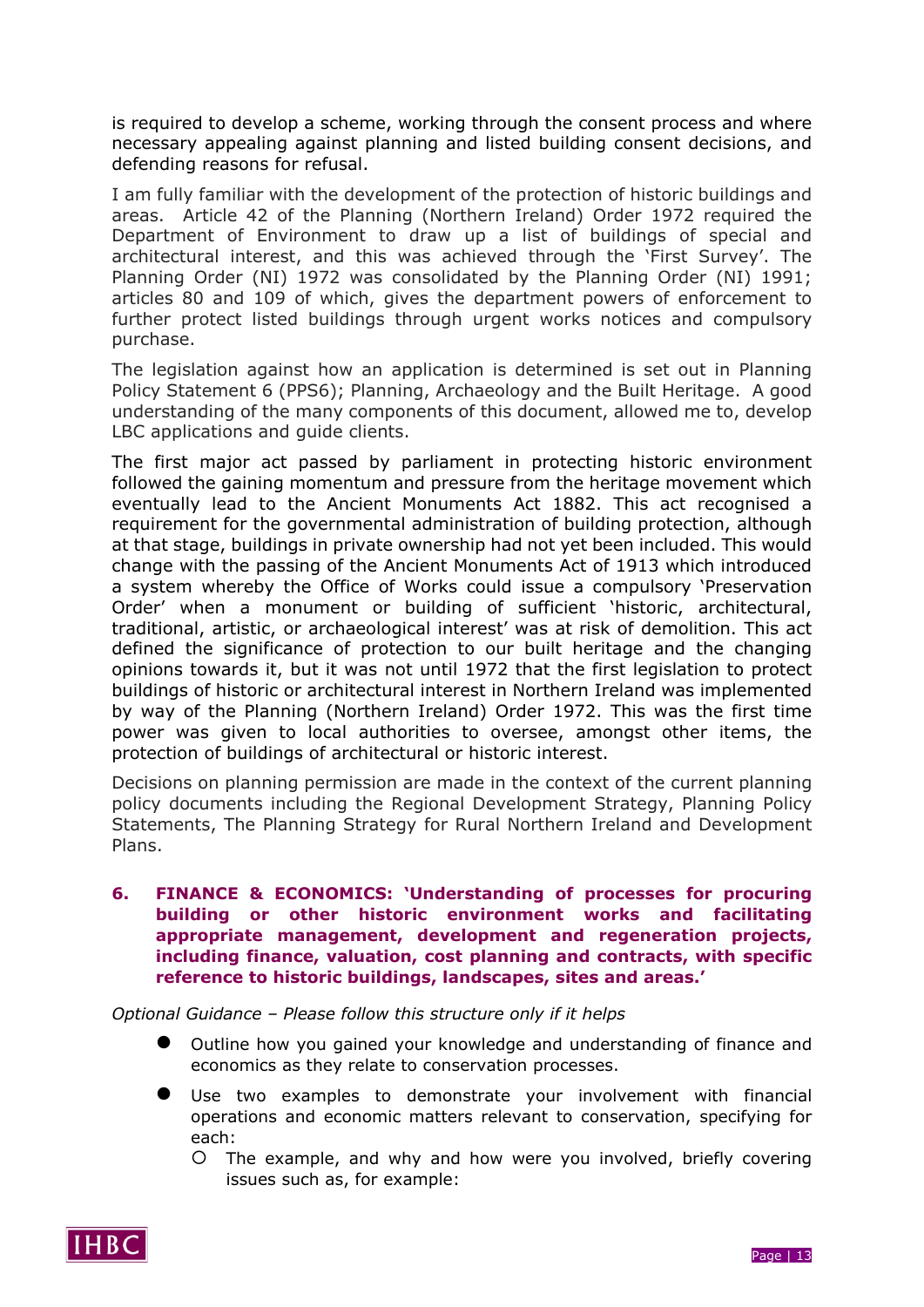- Your operation of and involvement with the economics of heritage management or regeneration projects, including the process of investment in conservation processes and the factors affecting them, as well as the workings of the property market and methods of valuation, and/or
- Your work with bodies responsible for heritage regeneration and sources of funding for it, referring as relevant to funding schemes not specifically aimed at conservation (e.g. National Lottery, European funding) as well as the administration of grant schemes, and/or
- Your ability to promote or generate investment in the built and historic environment, whether public or private, and/or
- Your involvement or familiarity with the operation of contractual aspects of conservation work including differing forms of contract, costing of conservation works and VAT
- How each example demonstrates your knowledge of heritage-related finance and economics
- What you learned and how it achieved conservation outcomes.

*Enter your evidence for this section below. Begin typing, or copy and paste text from another document.*

## **Applicant 6- Historic Buildings Architect**

Understanding the financing of historic building projects is an essential part of my role as Conservation Architect to assist to achieve conservation projects on behalf of Clients.

I gained my knowledge and understanding of finance and economics as they relate to conservation processes by my involvement over thirty five years in the procurement of funding of projects whilst providing assistance to clients to achieve funding without which the conservation projects would be unlikely to proceed. Tied in with that is my considerable experience of building contract finance administration to achieve the project within the agreed timescales and contract figure.

Most conservation projects I undertake for clients are based on procuring competitive tenders from specialist contractors and sub-contractors and I am responsible for preparing tenders for projects. Such work typically involves assessing a brief prepared by the client, visiting the site and meeting the client to better understand their requirements and the nature of the building or site and then responding to this by preparing a tender with a signed fee agreement with terms and conditions outlining:

- My proposed approach and methodology to the project.
- My relevant experience.
- Named sub-consultants and their role and experience (if required).
- Preparing a breakdown of professional fees against different tasks, and including expenses and VAT.
- Compiling a staged programme with invoice triggers.

I am experienced in understanding the allocation of fees for various types of

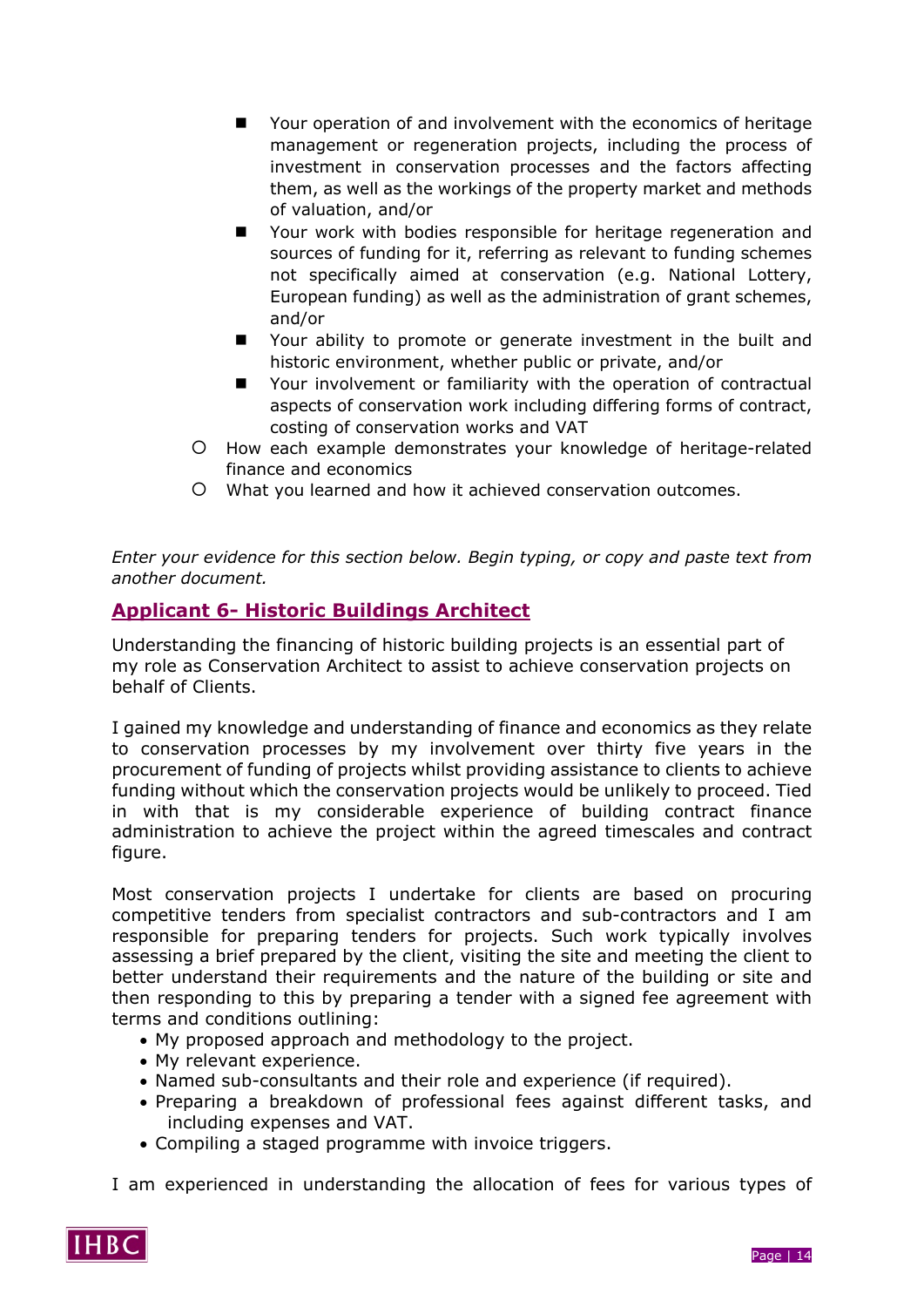reports and advice and regularly negotiate with colleagues and sub-consultants to arrive at a competitive fee proposal overall which I can present to the client. As a Project Runner and sometimes Project Leader I am also responsible for bringing my projects to a successful conclusion i.e. meeting programme, working within budget and providing high quality work.

A key part of the advice I regularly offer to clients is identifying sources of grant aid and funding. Consequently, I have in-depth and up-to-date awareness and knowledge of a variety of funding bodies and their different requirements. For example, I have prepared numerous reports for the Heritage Lottery Fund. I have secured Lottery funding and prepared a Conservation Statement or Conservation Management Plan.

I have also prepared Conservation Management Plans to support English Heritage grant-aid. I have also advised clients as to the suitability of applying for other grants or loans such as those available from the Architectural Heritage Fund (AHF). I keep up to date with these requirements either on-line or through meeting funders.

A lack of finance is a common issue within the historic environment and that, coupled with a lack of use/underutilisation of historic buildings, can often result in their becoming at risk from neglect and decay. Completing chapters in Conservation Management Plans covering the finances of the owners, understanding conservation deficits and the potential for regeneration and other uses at the sites, identifying opportunities for bringing in additional revenue streams whether through increasing visitor numbers, a change of use or understanding the options for funding is often a crucial part of securing the longterm future and economic sustainability of such sites. This protects their significance for future generations to enjoy. Costed Actions Plans and 10 Year Management and Maintenance Plans are an important part of setting out to the client what the costs are likely to be to repair, conserve, maintain or alter their sites.

I have commissioned quantity surveyors and relevant specialists to better understand the costs of a project to ensure that it is financially viable and practical for the client to proceed (assuming the necessary consents will be achieved)

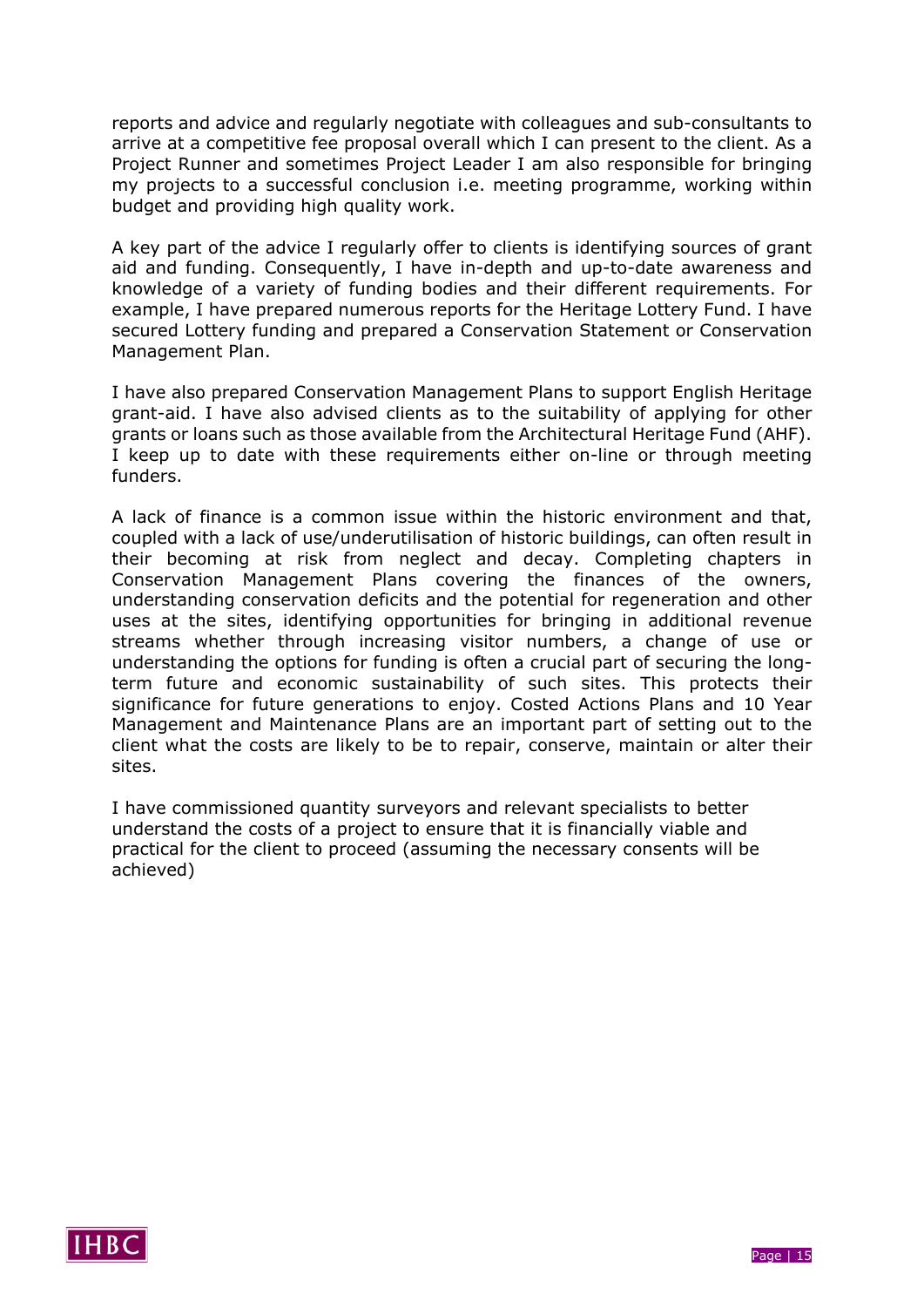## **Area of Competence: Intervention**

**7. DESIGN PRACTICE & PRESENTATION: 'Ability to analyse, evaluate and/or promote quality in design, existing and proposed, covering details, buildings and areas as well as rural and urban contexts, and to present and explain such quality in ways understandable to both professional and lay audiences.'**

*Optional Guidance – Please follow this structure only if it helps*

- Specify how you gained your knowledge and understanding of design, new and old, in culturally sensitive and/or historic places, referring in particular to your ability to communicate, interpret and promote appropriate change among diverse audiences:
	- Use two examples to demonstrate your knowledge and experience of design in culturally sensitive contexts, briefly covering issues such as, for example:
		- Your informed appreciation, analysis of and/or proposals involving design for change, including casework, referring as required to technical, landscape, townscape and urban design principles, and/or
		- Your communication of design concepts by means of sketching, conventional drawing or digital techniques in illustration, representation and/or interpretation, and/or
		- Liaison, communication and consultation with clients, audiences and interest groups on change issues, and the re-interpretation of responses to inform design and other solutions, and/or
		- Your contribution to the promotion of high standards of design of details, buildings or areas, by drawing up and implementing schemes and/or preparing design guidance/briefs, and/or
		- Area enhancement, including urban design and landscape works and/or
		- Design intervention in traditional or historic buildings
	- For each example, explain why and how were you involved; how it demonstrates your engagement with these processes; what you learned and what was the conservation outcome.

*Enter your evidence for this section below. Begin typing, or copy and paste text from another document.*

#### **Applicant 7- Buildings archaeologist**

I generally have little input into these areas. I have sufficient design knowledge to be able to assess critically architectural design. I offer occasional advice to clients on the quality of a design and the effect this may have on an application for consent and the impact the proposal will have on the building, site or landscape.

I do however carry out some design and presentation work including creating illustrations for reports to highlight the history and development of buildings through

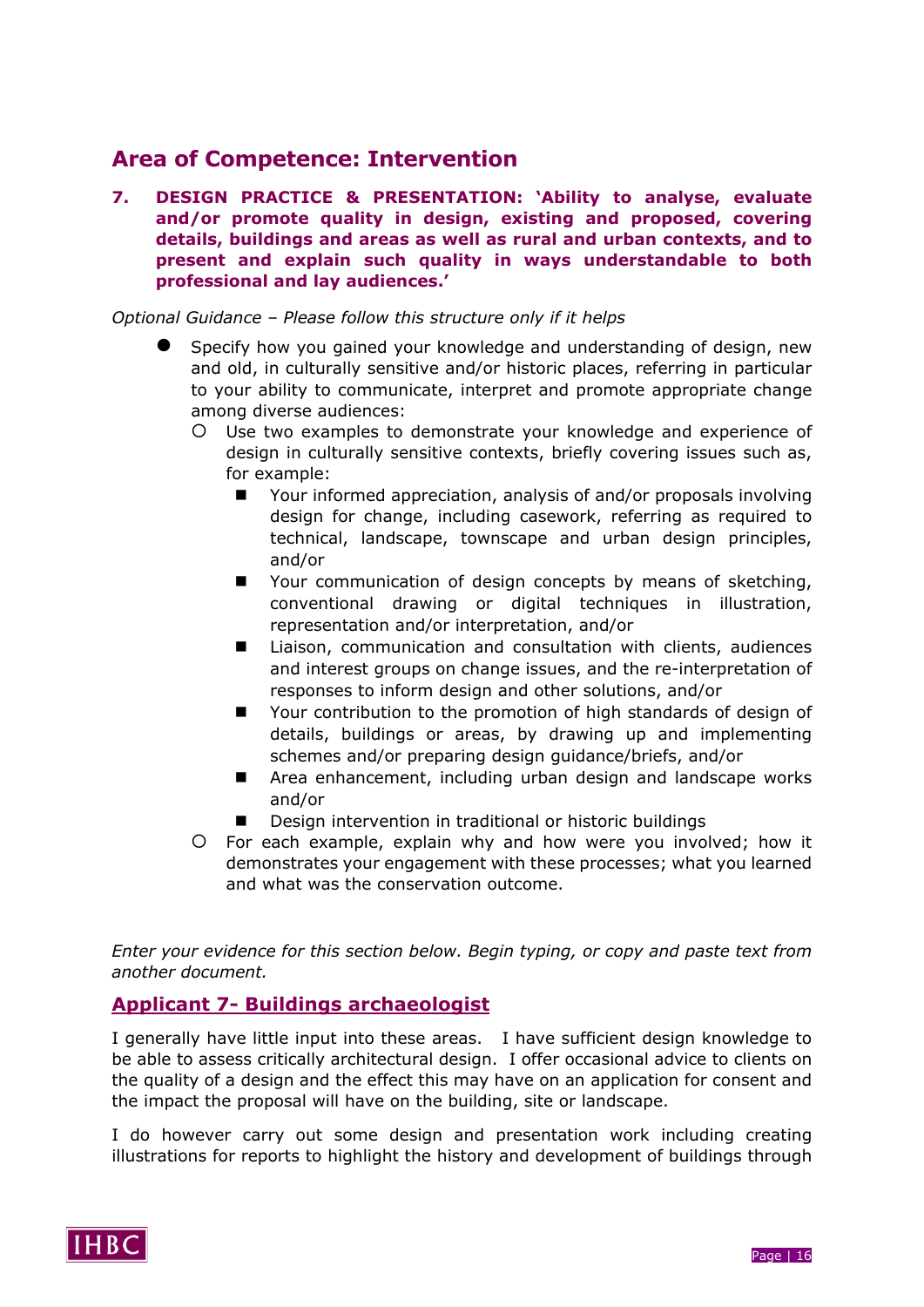coloured plans and marked-up elevations or other drawings. I am able to produce reasonable sketch drawings and competent in the use of CAD.